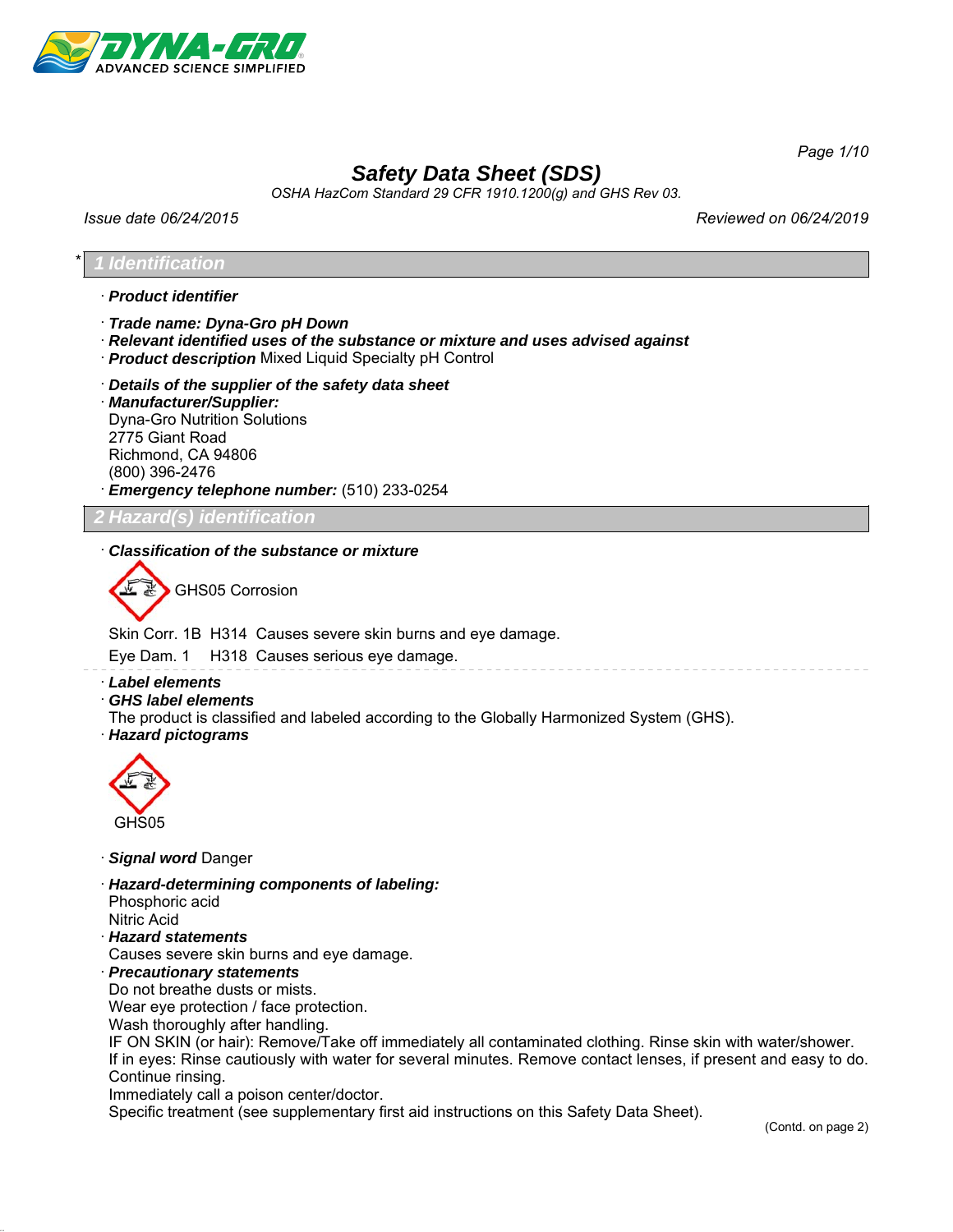*OSHA HazCom Standard 29 CFR 1910.1200(g) and GHS Rev 03.*

*Issue date 06/24/2015 Reviewed on 06/24/2019*

#### *Trade name: Dyna-Gro pH Down*

IF INHALED: Remove victim to fresh air and keep at rest in a position comfortable for breathing. Wash contaminated clothing before reuse.

If swallowed: Rinse mouth. Do NOT induce vomiting.

Store locked up.

Dispose of contents/container in accordance with local/regional/national/international regulations.

- · *Unknown acute toxicity:*
- 11.5 percent of the mixture consists of ingredient(s) of unknown toxicity.
- · *Classification system:*

· *NFPA ratings (scale 0 - 4)*



· *HMIS-ratings (scale 0 - 4)*

| <b>HEALTH</b> | $\frac{4}{1}$ Health = 4    |
|---------------|-----------------------------|
| FIRE          | $ 0 $ Fire = 0              |
|               | REACTIVITY 0 Reactivity = 0 |

· *Hazard(s) not otherwise classified (HNOC):* None known

| 3 Composition/information on ingredients          |  |
|---------------------------------------------------|--|
| 7732-18-5 Water, distilled water, deionized water |  |

### · *Chemical characterization: Mixtures*

· *Description:* Mixture of substances listed below with nonhazardous additions.

| · Dangerous Components:             |                 |                                                  |        |  |
|-------------------------------------|-----------------|--------------------------------------------------|--------|--|
| CAS: 7664-38-2<br>RTECS: TB 6300000 | Phosphoric acid | Met. Corr.1, H290; Skin Corr. 1B, H314           | 25-50% |  |
|                                     |                 |                                                  |        |  |
| CAS: 7697-37-2                      | Nitric Acid     | <b>♦ Ox. Lig. 3, H272; ♦ Skin Corr. 1A, H314</b> | 15-35% |  |
| 4 First-aid measures                |                 |                                                  |        |  |

· *Description of first aid measures*

· *General information:* Immediately remove any clothing soiled by the product.

· *After inhalation:*

Supply fresh air and to be sure call for a doctor.

In case of unconsciousness, place patient securely on side position for transportation.

#### · *After skin contact:*

Immediately wash with water and soap and rinse thoroughly.

Remove soiled clothing and consult a doctor immediately.

· *After eye contact:* Rinse opened eye for several minutes under running water. Then consult a doctor.

· *After swallowing:*

Wash out mouth with water provided person is conscious. Never give anything by mouth to an unconscious person. Get medical attention.

- · *Information for doctor:*
- · *Most important symptoms and effects, both acute and delayed:* No further relevant information available.
- · *Indication of any immediate medical attention and special treatment needed* No further relevant information available.

(Contd. on page 3)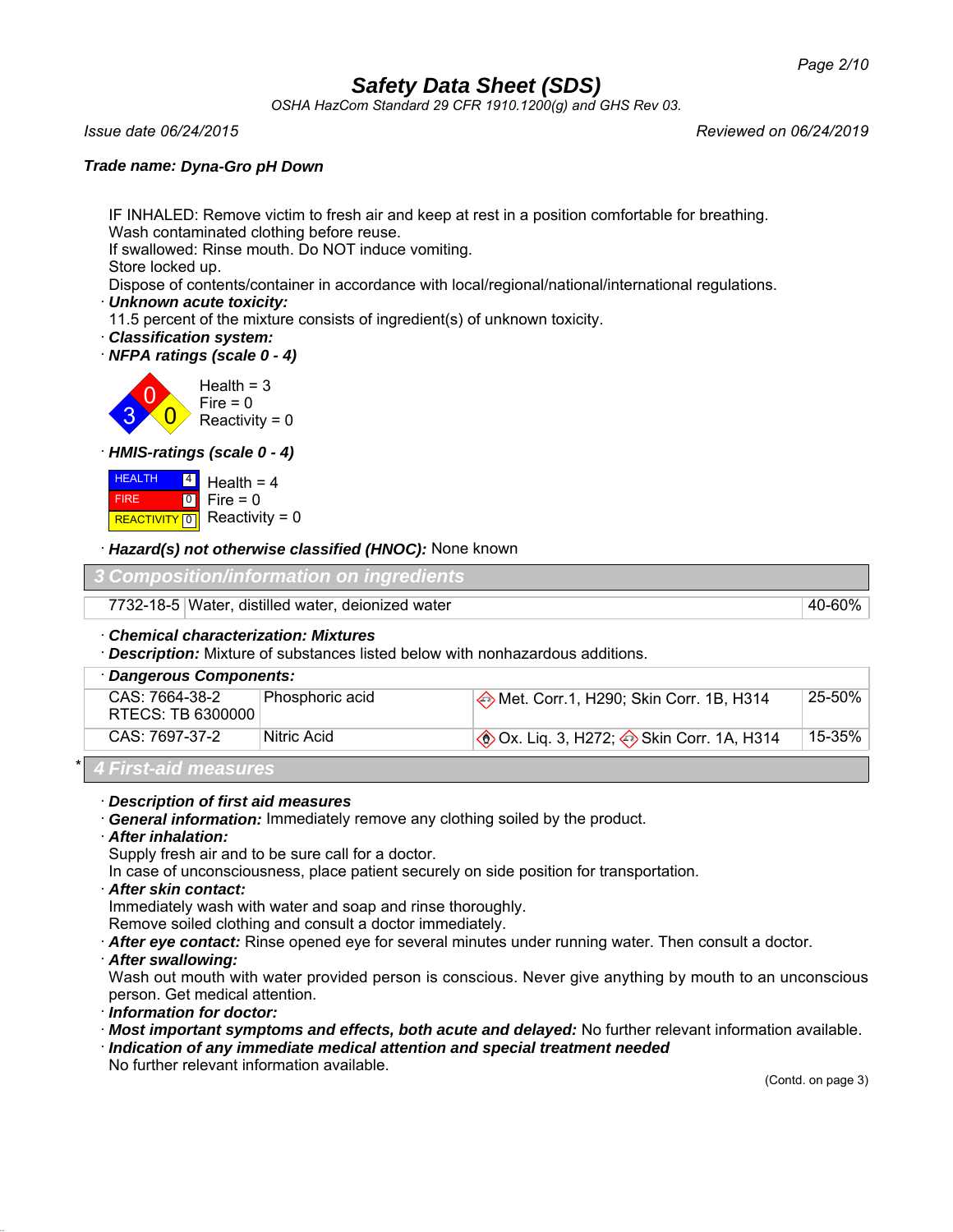*OSHA HazCom Standard 29 CFR 1910.1200(g) and GHS Rev 03.*

*Issue date 06/24/2015 Reviewed on 06/24/2019*

*Trade name: Dyna-Gro pH Down*

*5 Fire-fighting measures*

- · *Extinguishing media*
- · *Suitable extinguishing agents:*
- CO₂, extinguishing powder or water spray. Fight larger fires with water spray or alcohol resistant foam.
- · *Special hazards arising from the substance or mixture* No further relevant information available.
- · *Advice for firefighters*
- · *Protective equipment:*

As in any fire, wear self-contained breathing apparatus pressure-demand (NIOSH approved or equivalent), and full protective gear to prevent contact with skin and eyes.

*6 Accidental release measures*

- · *Personal precautions, protective equipment and emergency procedures* Wear protective equipment. Keep unprotected persons away.
- · *Environmental precautions:*
- Dilute with plenty of water.
- Do not allow to enter sewers/ surface or ground water.
- · *Methods and material for containment and cleaning up:*
- Absorb with liquid-binding material (i.e. sand, diatomite, acid binders, universal binders, sawdust). Use neutralizing agent.

Dispose contaminated material as waste according to section 13.

Ensure adequate ventilation.

Dispose of the collected material according to regulations.

- · *Reference to other sections* See Section 7 for information on safe handling. See Section 8 for information on personal protection equipment.
- See Section 13 for disposal information.

### *7 Handling and storage*

- · *Handling:*
- · *Precautions for safe handling*
- Ensure good ventilation/exhaustion at the workplace.
- Prevent formation of aerosols.

· *Information about protection against explosions and fires:* No special measures required.

- · *Conditions for safe storage, including any incompatibilities*
- · *Storage:*
- · *Requirements to be met by storerooms and receptacles:* No special requirements.
- · *Information about storage in one common storage facility:* Not required.
- · *Further information about storage conditions:* Keep receptacle tightly sealed.
- · *Specific end use(s)* No further relevant information available.

\* *8 Exposure controls/personal protection*

· *Additional information about design of technical systems:* No further data; see section 7.

· *Control parameters*

· *Components with occupational exposure limits:*

**7664-38-2 Phosphoric acid**

PEL Long-term value: 1 mg/m<sup>3</sup>

(Contd. on page 4)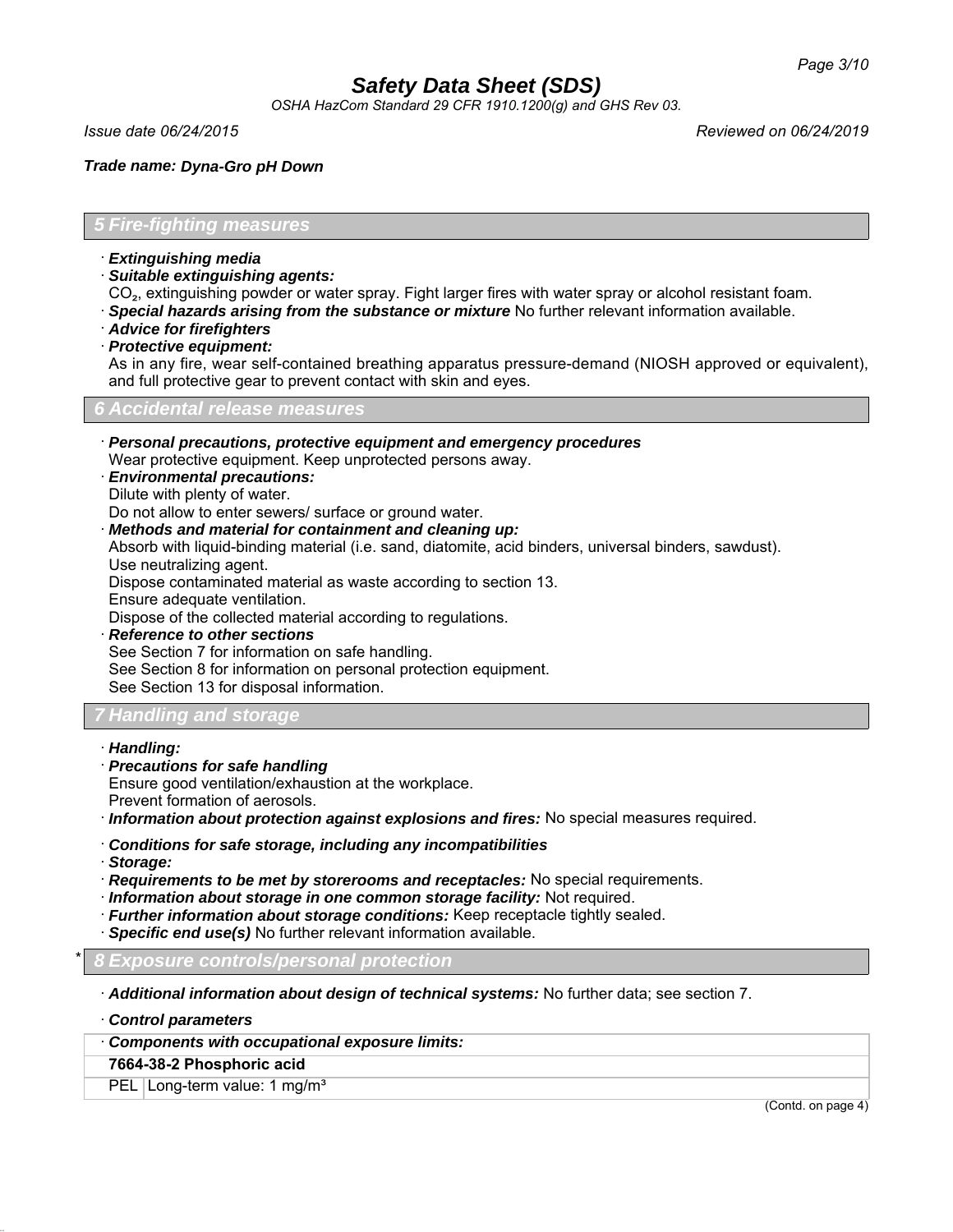*OSHA HazCom Standard 29 CFR 1910.1200(g) and GHS Rev 03.*

*Trade name: Dyna-Gro pH Down*

| REL Short-term value: 3 mg/m <sup>3</sup> |  |  |
|-------------------------------------------|--|--|
|                                           |  |  |

- Long-term value: 1 mg/m<sup>3</sup> TLV Short-term value:  $3 \text{ mg/m}^3$
- Long-term value: 1 mg/m<sup>3</sup>

### **7697-37-2 Nitric Acid**

- PEL Long-term value: 5 mg/m<sup>3</sup>, 2 ppm
- REL Short-term value:  $10 \text{ ma/m}^3$ , 4 ppm Long-term value:  $5 \text{ mg/m}^3$ , 2 ppm
- TLV Short-term value: 10 mg/m<sup>3</sup>, 4 ppm Long-term value: 5.2 mg/m<sup>3</sup>, 2 ppm

· *Additional information:* The lists that were valid during the creation of this SDS were used as basis.

### · *Exposure controls*

· *Personal protective equipment:*

### · *General protective and hygienic measures:*

The usual precautionary measures for handling chemicals should be followed.

Keep away from foodstuffs, beverages and feed.

Immediately remove all soiled and contaminated clothing and wash before reuse.

Wash hands before breaks and at the end of work.

Avoid contact with the eyes. Avoid contact with the eyes and skin.

· *Breathing equipment:*



Self-contained respiratory protective device.

### · *Protection of hands:*



Protective gloves

The glove material has to be impermeable and resistant to the product/ the substance/ the preparation. Due to missing tests no recommendation to the glove material can be given for the product/ the preparation/ the chemical mixture.

Select glove material based on penetration times, rates of diffusion and degradation.

### · *Material of gloves*

The selection of the suitable gloves does not only depend on the material, but also on further marks of quality and varies from manufacturer to manufacturer. As the product is a preparation of several substances, the resistance of the glove material cannot be calculated in advance and has therefore to be checked prior to the application.

### · *Penetration time of glove material*

The exact break-through time has to be determined and observed by the manufacturer of the protective gloves.

· *Eye protection:*



Tightly sealed goggles

*Issue date 06/24/2015 Reviewed on 06/24/2019*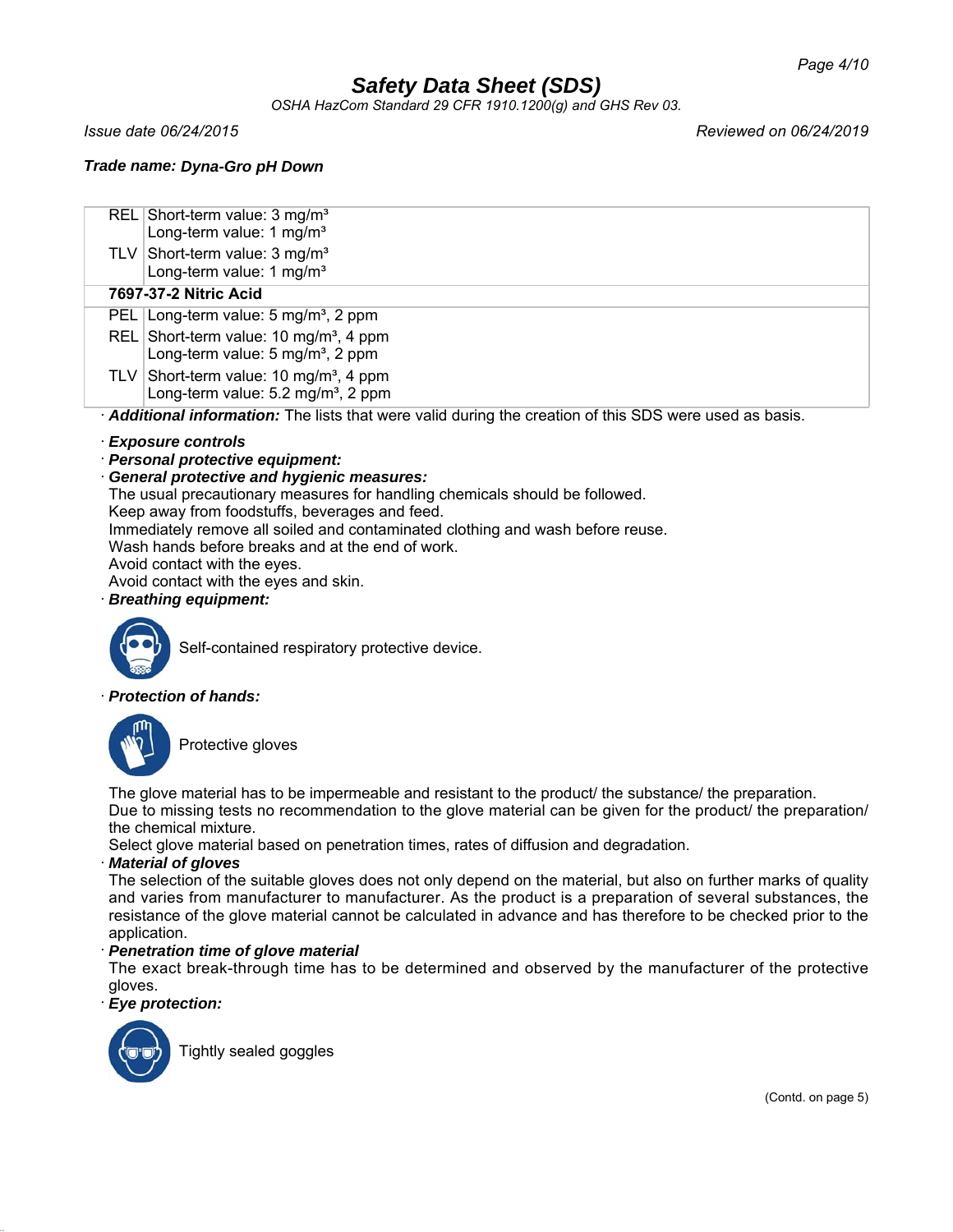*OSHA HazCom Standard 29 CFR 1910.1200(g) and GHS Rev 03.*

*Trade name: Dyna-Gro pH Down*

*Issue date 06/24/2015 Reviewed on 06/24/2019*

### \* *9 Physical and chemical properties* · *Information on basic physical and chemical properties*

| information on basic physical and chemical properties<br><b>General Information</b>               |                                                                                                 |
|---------------------------------------------------------------------------------------------------|-------------------------------------------------------------------------------------------------|
| · Appearance:<br>Form:<br>Color:<br>· Odor:<br>Odor threshold:                                    | Liquid<br>Clear<br>Odorless<br>Not determined.                                                  |
| · pH-value:                                                                                       | Not determined.                                                                                 |
| Change in condition<br><b>Melting point/Melting range:</b><br><b>Boiling point/Boiling range:</b> | Not determined.<br>83 °C (181 °F)                                                               |
| · Flash point:                                                                                    | Not applicable.                                                                                 |
| · Flammability (solid, gaseous):                                                                  | Not applicable.                                                                                 |
| · Ignition temperature:                                                                           |                                                                                                 |
| <b>Decomposition temperature:</b>                                                                 | Not determined.                                                                                 |
| · Auto igniting:                                                                                  | Product is not self-igniting.                                                                   |
| · Danger of explosion:                                                                            | Product does not present an explosion hazard.                                                   |
| <b>Explosion limits:</b><br>Lower:<br><b>Upper:</b>                                               | 0.0 Vol %<br>0.0 Vol %                                                                          |
| Vapor pressure @ 20 °C (68 °F):                                                                   | 23 hPa (17 mm Hg)                                                                               |
| $\cdot$ Density @ 20 °C (68 °F):<br>· Relative density<br>· Vapor density<br>· Evaporation rate   | 1.076 g/cm <sup>3</sup> (8.98 lbs/gal)<br>Not determined.<br>Not determined.<br>Not determined. |
| · Solubility in / Miscibility with<br><b>Water:</b>                                               | Fully miscible.                                                                                 |
| · Partition coefficient (n-octanol/water): Not determined.                                        |                                                                                                 |
| · Viscosity:<br>Dynamic:<br><b>Kinematic:</b>                                                     | Not determined.<br>Not determined.                                                              |
| · Solvent content:<br><b>Organic solvents:</b><br>Water:<br><b>Other information</b>              | 0.0%<br>55.5 %<br>No further relevant information available.                                    |
| <b>0 Stability and reactivity</b>                                                                 |                                                                                                 |

· *Reactivity* No further relevant information available.

· *Chemical stability* Stable under normal conditions.

· *Thermal decomposition / conditions to be avoided:* No decomposition if used according to specifications.

· *Possibility of hazardous reactions* No dangerous reactions known.

· *Conditions to avoid* No further relevant information available.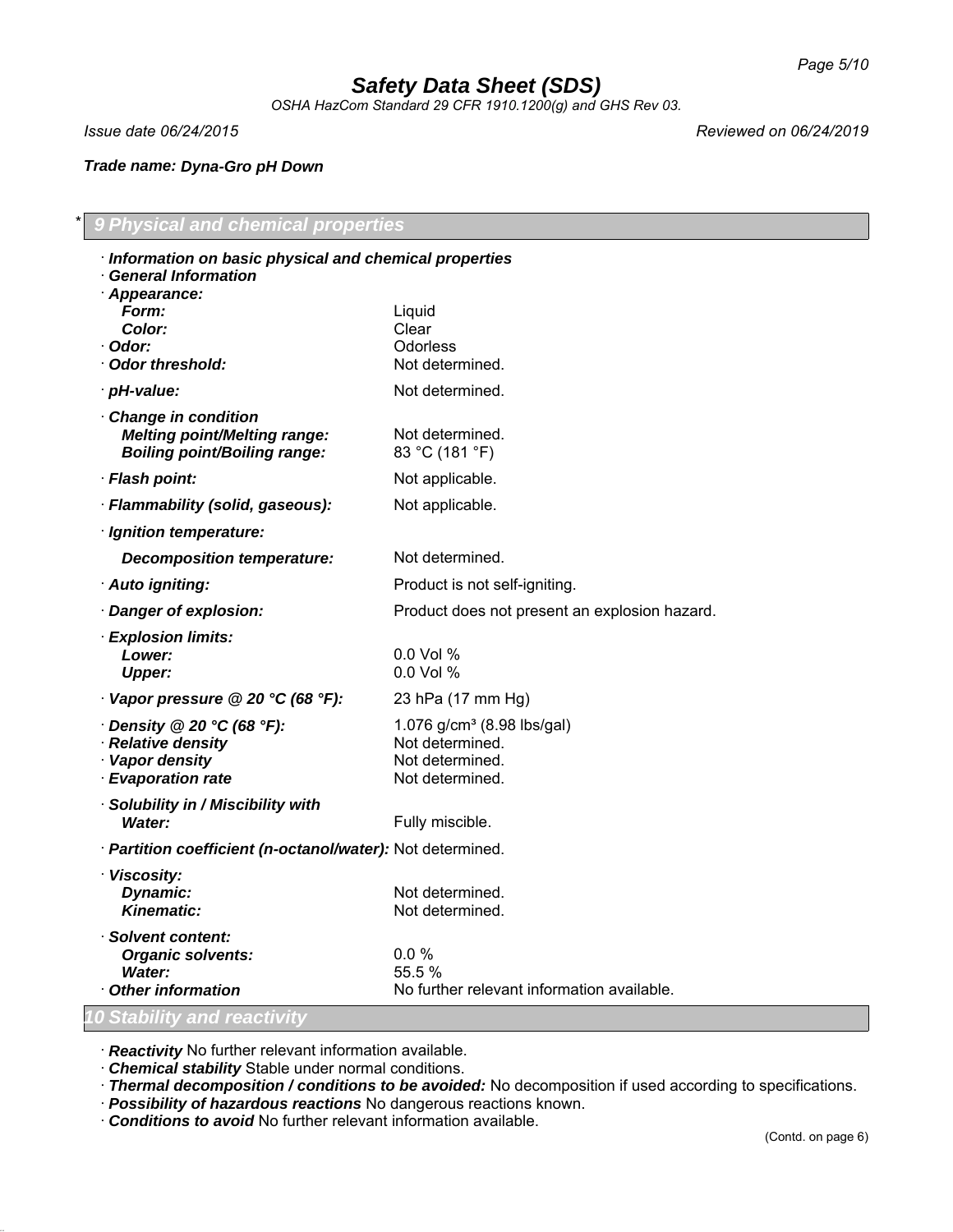*OSHA HazCom Standard 29 CFR 1910.1200(g) and GHS Rev 03.*

*Issue date 06/24/2015 Reviewed on 06/24/2019*

*Trade name: Dyna-Gro pH Down*

- · *Incompatible materials:* No further relevant information available.
- · *Hazardous decomposition products:* No dangerous decomposition products known.

#### *Toxicological information*

| · Information on toxicological effects<br>· Acute toxicity:                                                                                                                                                                                                                                                                                                                                                                                                                                                                                                      |
|------------------------------------------------------------------------------------------------------------------------------------------------------------------------------------------------------------------------------------------------------------------------------------------------------------------------------------------------------------------------------------------------------------------------------------------------------------------------------------------------------------------------------------------------------------------|
| LD/LC50 values that are relevant for classification:                                                                                                                                                                                                                                                                                                                                                                                                                                                                                                             |
| 7664-38-2 Phosphoric acid                                                                                                                                                                                                                                                                                                                                                                                                                                                                                                                                        |
| LD50 > 5000 mg/kg (rat) (OECD Test Guideline 423)<br>Oral                                                                                                                                                                                                                                                                                                                                                                                                                                                                                                        |
| Dermal LD50 2740 mg/kg (rabbit)<br>Remarks: Behavioral: Somnolence (general depressed activity). Behavioral: Excitement.                                                                                                                                                                                                                                                                                                                                                                                                                                         |
| · Primary irritant effect:<br>. on the skin: Strong caustic effect on skin and mucous membranes.<br>$\cdot$ on the eye:<br>Strong irritant with the danger of severe eye injury.<br>Corrosive effect.<br>Causes serious eye irritation.<br>· Additional toxicological information:<br>The product shows the following dangers according to internally approved calculation methods for<br>preparations:<br>Corrosive<br>Irritant<br>Swallowing will lead to a corrosive effect on mouth and throat and to the danger of perforation of esophagus<br>and stomach. |
| <b>Carcinogenic categories</b><br>· IARC (International Agency for Research on Cancer)<br>Group 1 - Carcinogenic to humans<br>Group 2A - Probably carcinogenic to humans<br>Group 2B - Possibly carcinogenic to humans<br>Group 3 - Not classifiable as to its carcinogenicity to humans<br>Group 4 - Probably not carcinogenic to humans<br>None of the ingredients are listed.                                                                                                                                                                                 |
| · NTP (National Toxicology Program)                                                                                                                                                                                                                                                                                                                                                                                                                                                                                                                              |
| None of the ingredients are listed.                                                                                                                                                                                                                                                                                                                                                                                                                                                                                                                              |
| OSHA-Ca (Occupational Safety & Health Administration)                                                                                                                                                                                                                                                                                                                                                                                                                                                                                                            |
| None of the ingredients are listed.                                                                                                                                                                                                                                                                                                                                                                                                                                                                                                                              |
| Ecological information                                                                                                                                                                                                                                                                                                                                                                                                                                                                                                                                           |

#### · *Toxicity*

- · *Aquatic toxicity:* No further relevant information available.
- · *Persistence and degradability* No further relevant information available.
- · *Behavior in environmental systems:*
- · *Bioaccumulative potential* No further relevant information available.
- · *Mobility in soil* No further relevant information available.
- · *Additional ecological information:*
- · *General notes:*

Do not allow product to reach ground water, water course or sewage system. Must not reach bodies of water or drainage ditch undiluted or unneutralized.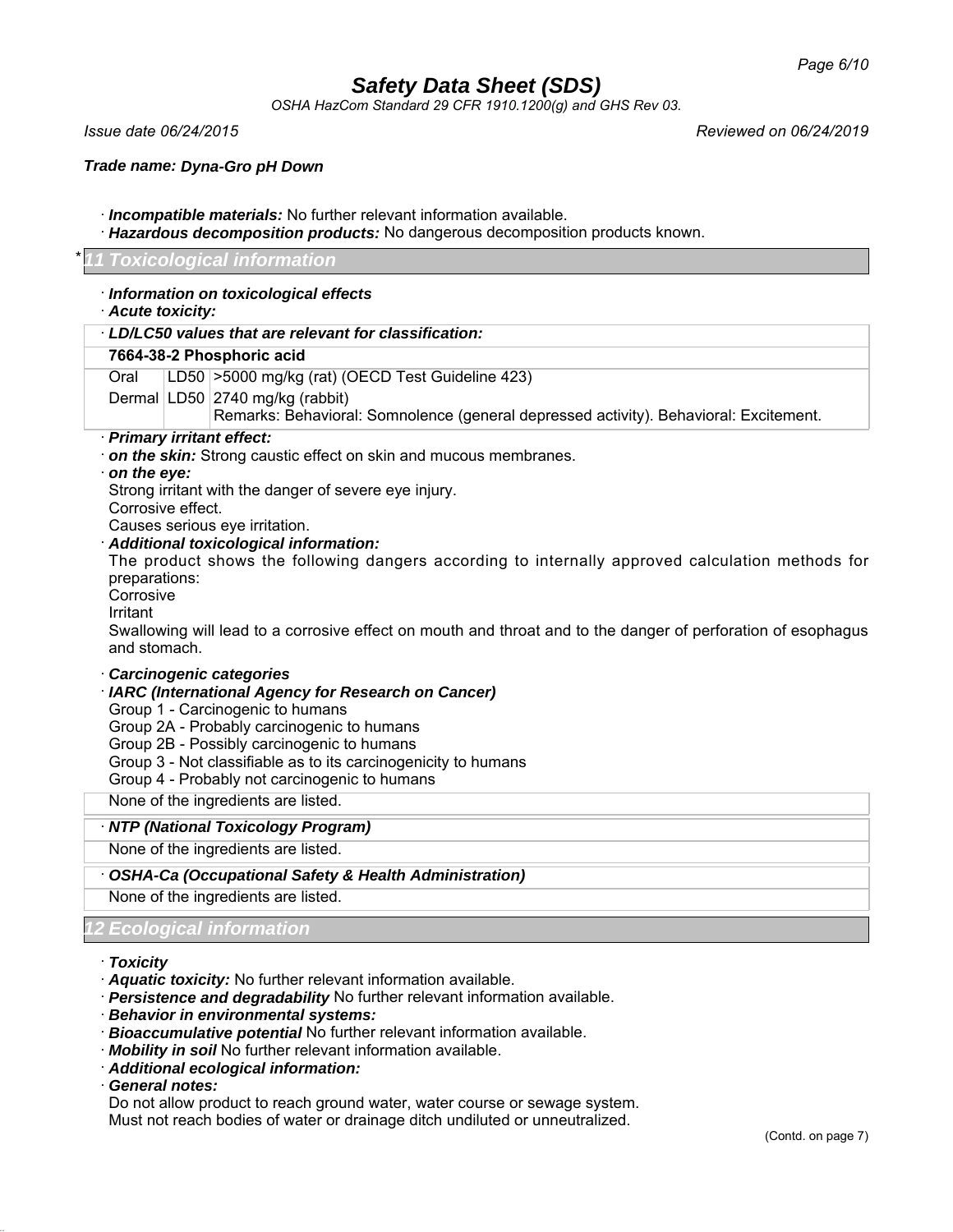*OSHA HazCom Standard 29 CFR 1910.1200(g) and GHS Rev 03.*

*Issue date 06/24/2015 Reviewed on 06/24/2019*

#### *Trade name: Dyna-Gro pH Down*

Danger to drinking water if even small quantities leak into the ground.

#### · *Results of PBT and vPvB assessment*

- · *PBT:* Not applicable.
- · *vPvB:* Not applicable.
- · *Other adverse effects* No further relevant information available.

*13 Disposal considerations*

· *Waste treatment methods*

· *Recommendation:*

Must not be disposed of together with household garbage. Do not allow product to reach sewage system.

- · *Uncleaned packagings:*
- · *Recommendation:* Disposal must be made according to official regulations.
- **Recommended cleansing agent:** Water, if necessary with cleansing agents.

*14 Transport information*

- · *UN-Number*
- · *DOT, ADR, IMDG, IATA* UN3264
- · *UN proper shipping name*

| on proper simpping name    |                                                                  |
|----------------------------|------------------------------------------------------------------|
| $\cdot$ DOT                | Corrosive liquid, acidic, inorganic, n.o.s. (Nitric Acid)        |
| $\cdot$ ADR                | UN3264 Corrosive liquid, acidic, inorganic, n.o.s. (Nitric Acid) |
| · IMDG. IATA               | CORROSIVE LIQUID, ACIDIC, INORGANIC, N.O.S. (Nitric<br>Acid)     |
| Transport hazard class(es) |                                                                  |
| · DOT                      |                                                                  |
|                            |                                                                  |

| · Class<br>· Label | 8 Corrosive substances |
|--------------------|------------------------|
| $\cdot$ ADR        |                        |



· *Class* 8 (C1) Corrosive substances · *Label* 8

· *IMDG, IATA*



· *Label* 8

- · *Packing group*
- · *DOT, ADR, IMDG, IATA* II

· **Environmental hazards:** Not applicable.

· *Class* 8 Corrosive substances

· *Special precautions for user* Warning: Corrosive substances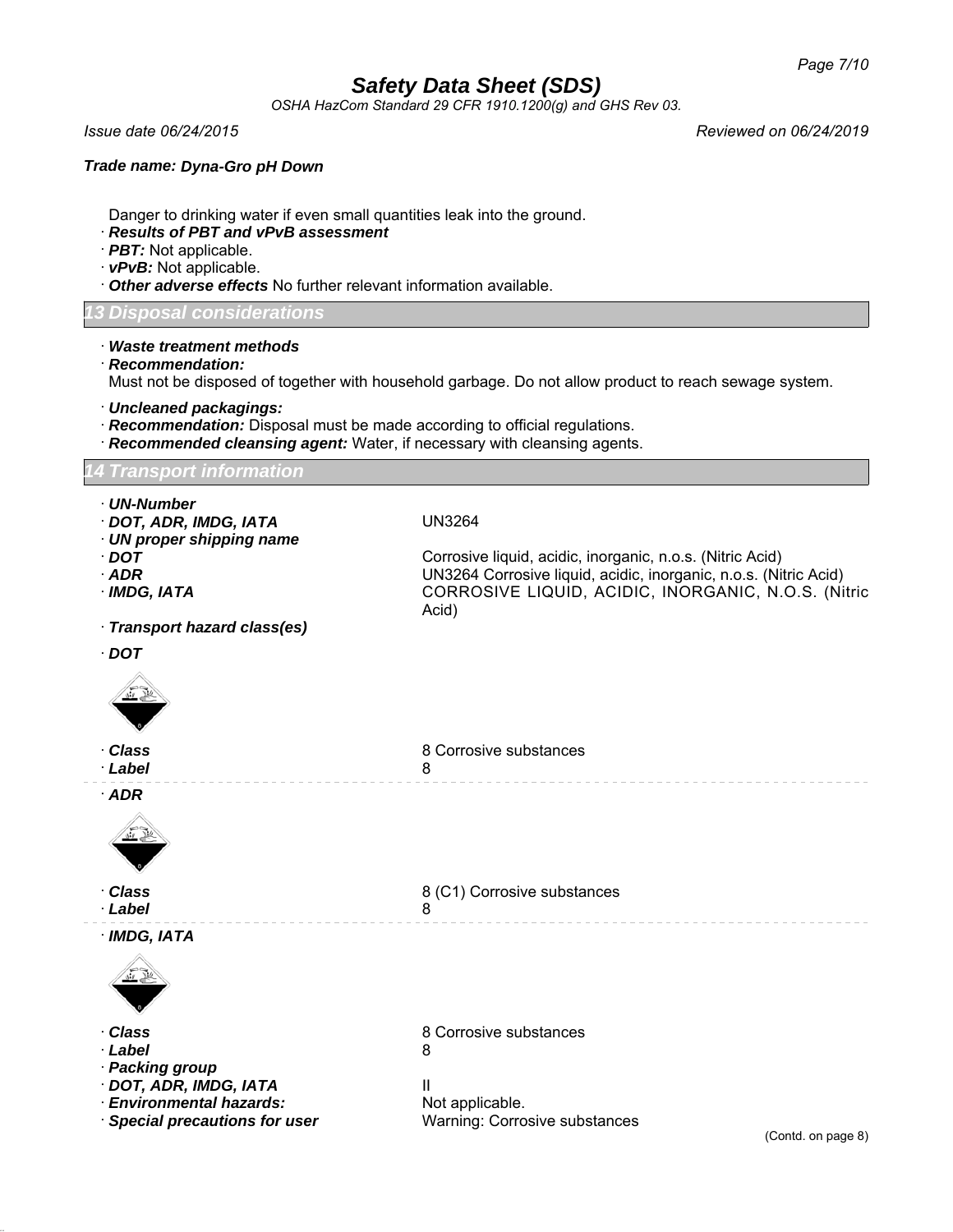*OSHA HazCom Standard 29 CFR 1910.1200(g) and GHS Rev 03.*

*Issue date 06/24/2015 Reviewed on 06/24/2019*

#### *Trade name: Dyna-Gro pH Down*

| · Danger code (Kemler):<br>· EMS Number:<br>· Segregation groups<br>· Transport in bulk according to Annex II of<br><b>MARPOL73/78 and the IBC Code</b> | 80<br>$F-A, S-B$<br>Acids<br>Not applicable.                                                                                                                                                           |
|---------------------------------------------------------------------------------------------------------------------------------------------------------|--------------------------------------------------------------------------------------------------------------------------------------------------------------------------------------------------------|
| · Transport/Additional information:                                                                                                                     |                                                                                                                                                                                                        |
| $\cdot$ DOT<br><b>Quantity limitations</b>                                                                                                              | On passenger aircraft/rail: 1 L<br>On cargo aircraft only: 30 L                                                                                                                                        |
| $\cdot$ ADR<br>· Excepted quantities (EQ)                                                                                                               | Code: E2<br>Maximum net quantity per inner packaging: 30 ml<br>Maximum net quantity per outer packaging: 500 ml                                                                                        |
| · IMDG<br>Limited quantities (LQ)<br>· Excepted quantities (EQ)<br>· UN "Model Regulation":                                                             | 11<br>Code: E2<br>Maximum net quantity per inner packaging: 30 ml<br>Maximum net quantity per outer packaging: 500 ml<br>UN3264, Corrosive liquid, acidic, inorganic, n.o.s. (Nitric Acid),<br>$8,$ II |

### *15 Regulatory information*

· *Safety, health and environmental regulations/legislation specific for the substance or mixture* · *Sara*

| · Section 355 (extremely hazardous substances):             |
|-------------------------------------------------------------|
| 7697-37-2 Nitric Acid                                       |
| Section 313 (Specific toxic chemical listings):             |
| 7664-38-2 Phosphoric acid                                   |
| 7697-37-2 Nitric Acid                                       |
| TSCA (Toxic Substances Control Act):                        |
| All ingredients are listed.                                 |
| California Proposition 65                                   |
| <b>Chemicals known to cause cancer:</b>                     |
| None of the ingredients are listed.                         |
| Chemicals known to cause reproductive toxicity for females: |
| None of the ingredients are listed.                         |
| Chemicals known to cause reproductive toxicity for males:   |
| None of the ingredients are listed.                         |
| Chemicals known to cause developmental toxicity:            |
| None of the ingredients are listed.                         |
| Carcinogenic categories                                     |
| <b>EPA (Environmental Protection Agency)</b>                |
| None of the ingredients are listed.                         |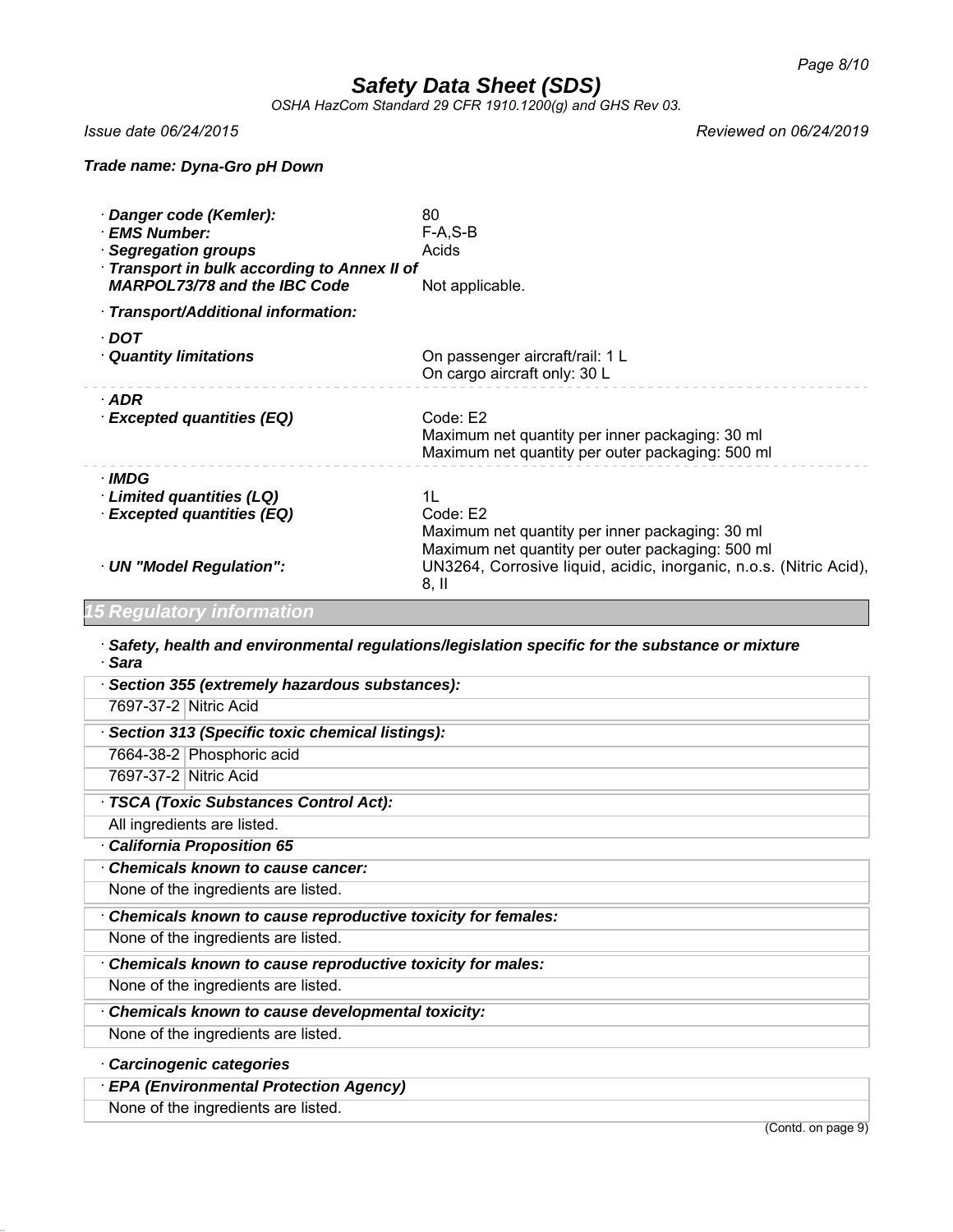*OSHA HazCom Standard 29 CFR 1910.1200(g) and GHS Rev 03.*

*Issue date 06/24/2015 Reviewed on 06/24/2019*

*Trade name: Dyna-Gro pH Down*

| None of the ingredients are listed.      | TLV (Threshold Limit Value established by ACGIH)                                                               |                     |
|------------------------------------------|----------------------------------------------------------------------------------------------------------------|---------------------|
|                                          | · NIOSH-Ca (National Institute for Occupational Safety and Health)                                             |                     |
| None of the ingredients are listed.      |                                                                                                                |                     |
| GHS label elements                       |                                                                                                                |                     |
| · Hazard pictograms                      | The product is classified and labeled according to the Globally Harmonized System (GHS).                       |                     |
| GHS05                                    |                                                                                                                |                     |
| · Signal word Danger                     |                                                                                                                |                     |
|                                          | · Hazard-determining components of labeling:                                                                   |                     |
| Phosphoric acid                          |                                                                                                                |                     |
| <b>Nitric Acid</b>                       |                                                                                                                |                     |
| · Hazard statements                      |                                                                                                                |                     |
| · Precautionary statements               | Causes severe skin burns and eye damage.                                                                       |                     |
| Do not breathe dusts or mists.           |                                                                                                                |                     |
| Wear eye protection / face protection.   |                                                                                                                |                     |
| Wash thoroughly after handling.          |                                                                                                                |                     |
|                                          | IF ON SKIN (or hair): Remove/Take off immediately all contaminated clothing. Rinse skin with water/shower.     |                     |
|                                          | If in eyes: Rinse cautiously with water for several minutes. Remove contact lenses, if present and easy to do. |                     |
| Continue rinsing.                        |                                                                                                                |                     |
| Immediately call a poison center/doctor. |                                                                                                                |                     |
|                                          | Specific treatment (see supplementary first aid instructions on this Safety Data Sheet).                       |                     |
|                                          | IF INHALED: Remove victim to fresh air and keep at rest in a position comfortable for breathing.               |                     |
| Wash contaminated clothing before reuse. |                                                                                                                |                     |
|                                          | If swallowed: Rinse mouth. Do NOT induce vomiting.                                                             |                     |
| Store locked up.                         | Dispose of contents/container in accordance with local/regional/national/international regulations.            |                     |
| · National regulations:                  |                                                                                                                |                     |
|                                          | The product is subject to be classified according with the latest version of the regulations on hazardous      |                     |
| substances.                              |                                                                                                                |                     |
| <b>State Right to Know</b>               |                                                                                                                |                     |
| CAS: 7732-18-5                           | Water, distilled water, deionized water                                                                        | 40-60%              |
| CAS: 7664-38-2                           | Phosphoric acid                                                                                                | 25-50%              |
| RTECS: TB 6300000                        | Met. Corr.1, H290; Skin Corr. 1B, H314                                                                         |                     |
| CAS: 7697-37-2                           | <b>Nitric Acid</b>                                                                                             | 15-35%              |
|                                          | <b>♦ Ox. Liq. 3, H272; ♦ Skin Corr. 1A, H314</b>                                                               |                     |
| All ingredients are listed.              |                                                                                                                |                     |
|                                          | · Chemical safety assessment: A Chemical Safety Assessment has not been carried out.                           |                     |
| 16 Other information                     |                                                                                                                |                     |
|                                          |                                                                                                                | (Contd. on page 10) |